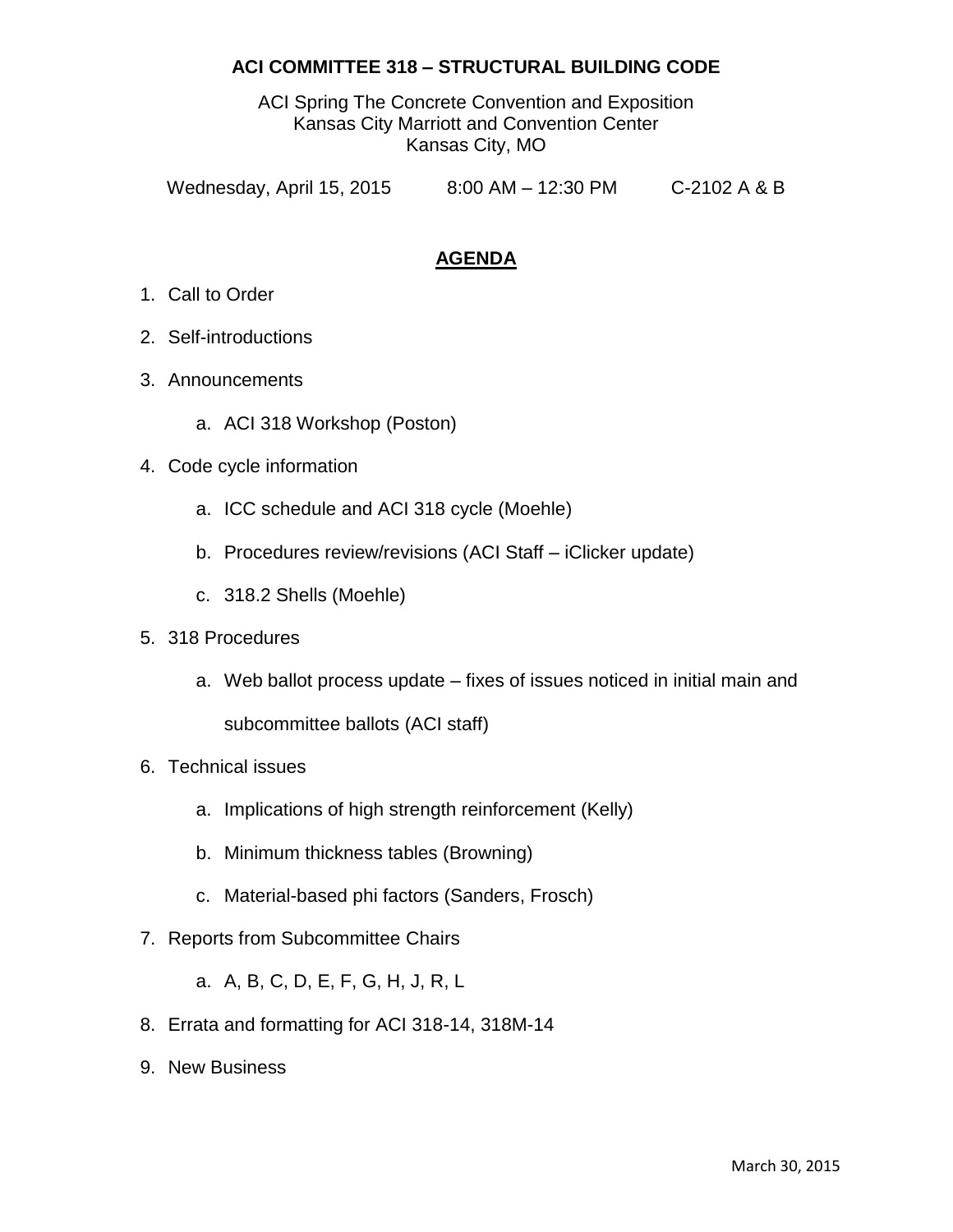## **ACI COMMITTEE 318 – STRUCTURAL BUILDING CODE**

ACI Spring The Concrete Convention and Exposition Kansas City Marriott and Convention Center Kansas City, MO

10.Next Meeting

a. Monday-Wednesday, November 9-11, Denver, CO